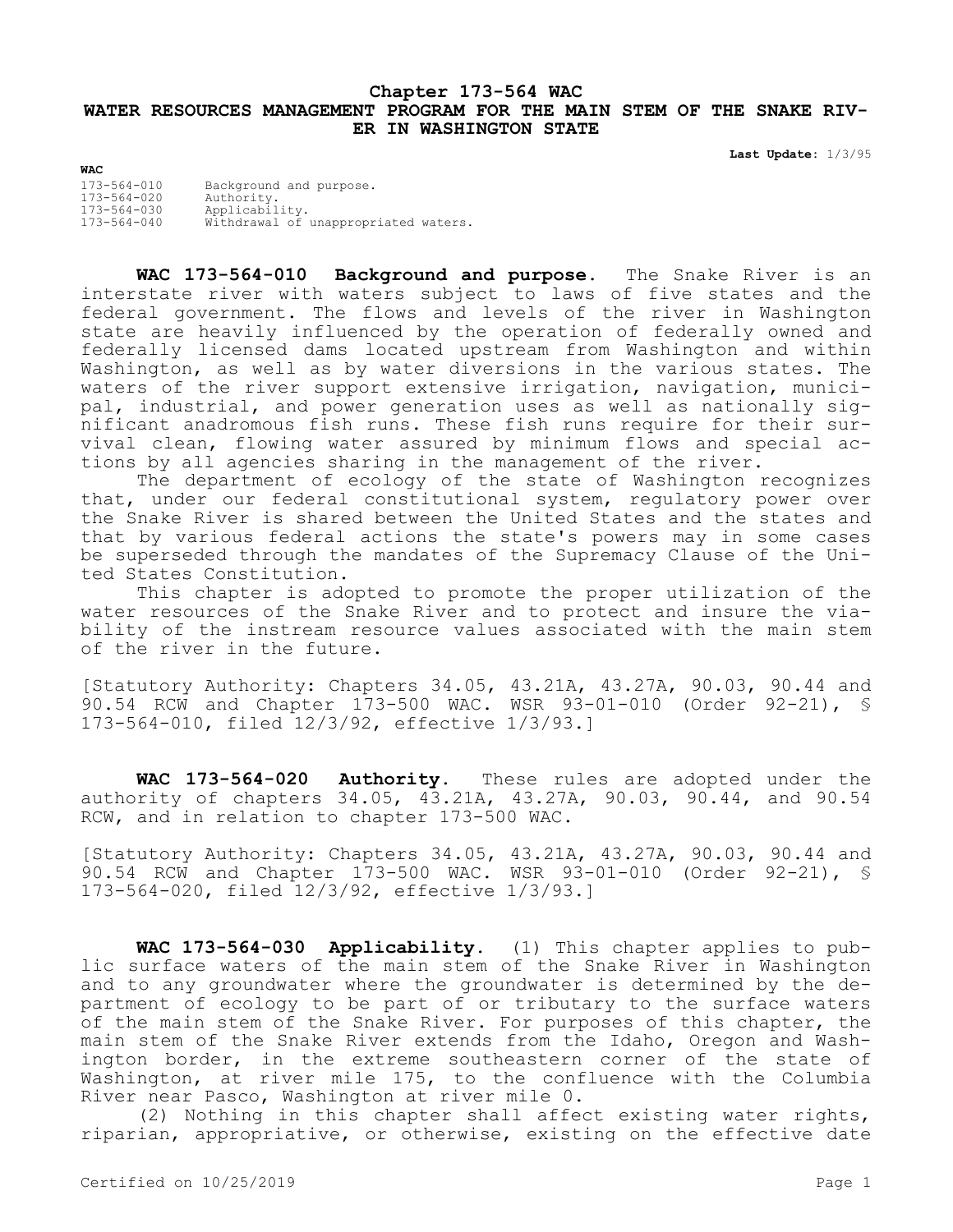of this chapter, including existing water right permits and certificates.

[Statutory Authority: Chapters 34.05, 43.21A, 43.27A, 90.03, 90.44 and 90.54 RCW and Chapter 173-500 WAC. WSR 93-01-010 (Order 92-21), § 173-564-030, filed 12/3/92, effective 1/3/93.]

**WAC 173-564-040 Withdrawal of unappropriated waters.** (1) The National Marine Fisheries Service (NMFS) listed Snake River sockeye salmon as endangered under the federal Endangered Species Act on December 20, 1991. NMFS listed Snake River spring/summer and fall chinook salmon as threatened under the act on May 17, 1992. Since then, new information and changing conditions continue to place into question whether sufficient information and data is available for making sound decisions on water availability and the public interest for additional appropriations from the main stem of the Snake River. In response to the petitions for listing, the Northwest governors directed the regional Northwest Power Planning Council to develop a plan for the recovery of the petitioned species and other weak fish stocks in the Columbia Basin, including the Snake River. In late 1992 the council finalized its strategy for salmon, which cautioned the states against continuing to allow new appropriations at the same time that there is a regional effort to acquire additional flows for imperiled fish stocks. This regional effort has greatly intensified as a result of additional petitions for Endangered Species Act listings in the basin, consecutive dry years and a 1994 federal court decision that the hydroelectric system operations plan approved by NMFS and the federal operating agencies was not adequate.

(2) Pursuant to subsection (1) of this section, the waters of the main stem of the Snake River that are unappropriated by water rights for which applications were accepted for filing by the department prior to December 20, 1991, are withdrawn from further appropriation, except that the department may issue a permit to withdraw water for:

(a) Nonrecurring temporary projects for up to six months duration, with a possible extension of no more than six additional months (applications for extensions must include adequate justification for the extension and must demonstrate that reasonable efforts are being made to use the water for the project as efficiently as possible);

(b) Nonconsumptive uses which, for the purposes of this section, are defined as uses where:

(i) There is no diversion from the water source; or

(ii) The water is diverted and returned immediately to the source at the point of diversion following its use, in the same quantity as diverted and with no degradation in water quality;

(c) Uses which are necessary for emergency public health and safety needs, when all other reasonable methods of obtaining water (e.g., conservation, efficiencies, etc.) have been exhausted; and

(d) Uses which are specifically intended to benefit weak fish stocks.

(3) All water right applications which the department accepted for filing prior to December 20, 1991, for diversion or pumping of surface water from the main stem of the Snake River, or for withdrawal of groundwater which is part of the main stem of the Snake River, shall be processed in accordance with existing policies and procedures and are not subject to this withdrawal of waters.